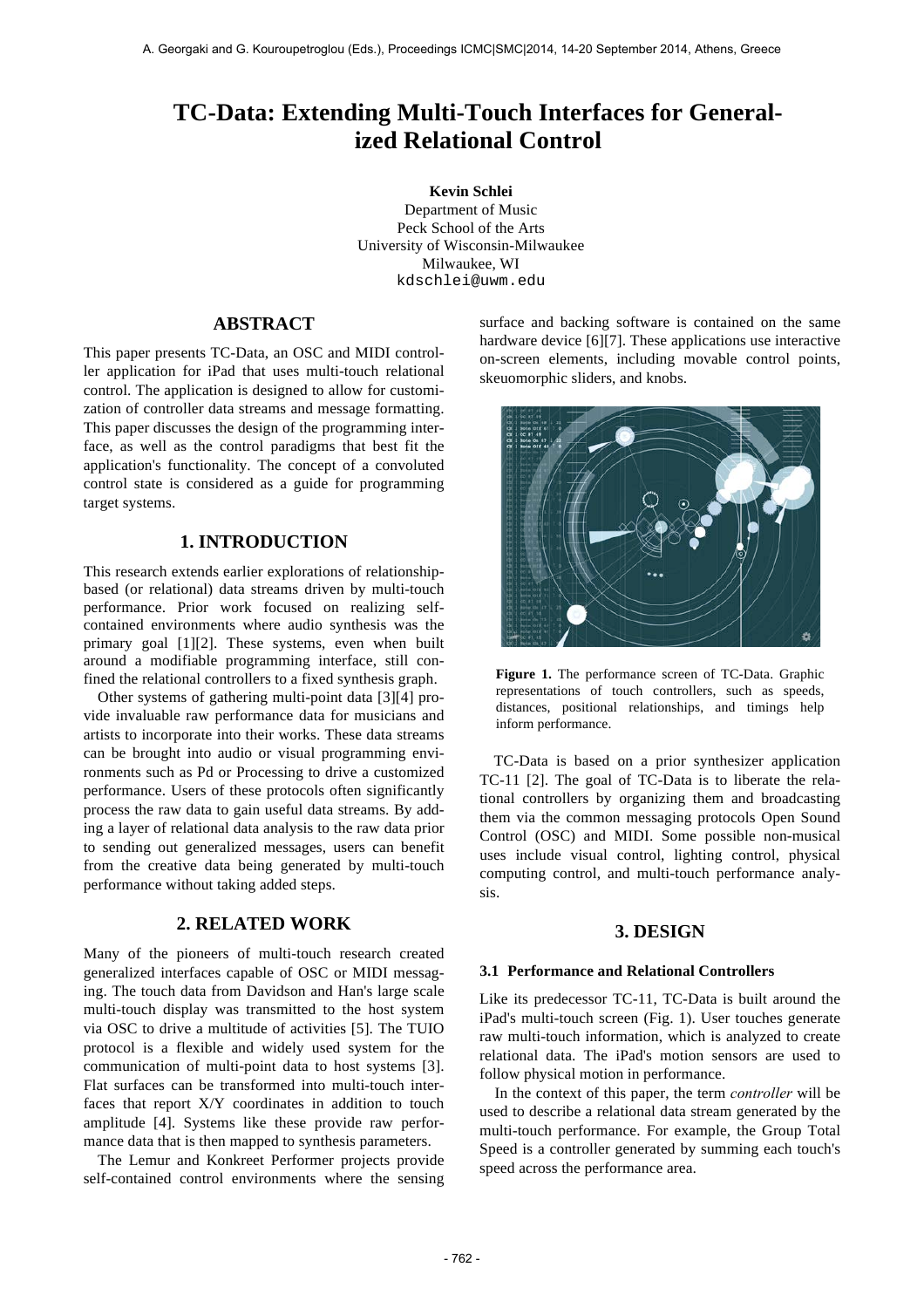The term *trigger* is used to describe a particular type of controller that is a single temporal event. For example, Roll Crossed Center is a device motion trigger that fires when the user crosses the zero point of the gyroscope roll axis. When tilting the device back and forth, a trigger is fired each time the axis is crossed.

In total there are 154 multi-touch controllers, 62 device motion controllers, and 88 multi-touch and device motion triggers.

### **3.2 Programming Basics and Terminology**

Programming in TC-Data centers around the creation of *outputs*. Outputs are objects that patch controller streams through to a target destination. Outputs translate the controller stream to match the value range and expected format of the target input. To create a TC-Data patch, users add outputs and assign controllers, value ranges, and sensitivity adjustments to them. During performance, controllers feed the outputs, which translate the incoming values and send them to the target.

Each output has a *target*, which is the external destination for patched controller values. For OSC outputs, the target will have an OSC Type Tag String, which will tag each message sent through the network to the IP address and port defined in the application settings. For MIDI outputs, the target is a MIDI port and channel. Continuous controller targets also include the controller number.



**Figure 2**. A MIDI Note Output. Note on / off triggers, note number, and on velocity parameters are set here.

Outputs contain one or more *parameters*. A parameter represents a controllable or trigger-able value, which has a defined range limit. For example, a MIDI CC Output has one parameter: the continuous controller value. A MIDI Note Output has six: the note on and note off trigger parameters, note number parameter, on velocity parameter, and optional off velocity and polyphonic aftertouch parameters.

While the original intent of the multi-point relational controllers was to manipulate audio synthesis, the terminal destination of the messages sent from TC-Data can be any OSC or MIDI compliant system. For this reason, the term *target system* will be used to describe the device receiving the outgoing messages. Some examples include a MIDI synthesizer, audio programming environment (Pd, Max/MSP, Chuck), visual programming environment (Processing, Jitter), lighting system, or physical computing system.

## **3.3 Outputs**

The most basic outputs are the OSC Controller and OSC Trigger outputs, which take their control source and send out OSC formatted network messages. The message list consists of the value being sent and its voice assignment. More information on voice allocation will be discussed in 3.5.

MIDI outputs translate controller streams to the 7 or 14-bit value ranges expected by the MIDI protocol. Simple MIDI message types such as continuous controllers, pitch bend, and channel aftertouch take a single controller source and send out a translated MIDI message. Compound MIDI messages types, such as program changes with bank changes, and note messages, require a combination of controllers and triggers to perform in a specific order.

The MIDI Note Output (Fig. 2) presented a design challenge. A completed MIDI note consists of up to six variable elements: a note on trigger, note value, on velocity value, note off trigger, off velocity value, and polyphonic aftertouch value(s).<sup>1</sup> In a closed-system environment the generation of each of these elements can be in a fixed pipeline, but with each element separately controllable in TC-Data a number of issues arose.

First, the symmetry of note on / note off messages should generally be maintained to avoid "stuck notes." In a traditional interface, keyboard keys or buttons solve this issue by physically toggling between on and off, forcing a reset. By allowing any trigger to be used for note on / note off events, TC-Data cannot guarantee that symmetry will be achieved. For example, a note triggered on by a device motion-based trigger has no inverse or reset event to turn off the note. For programming flexibility, no limits are set on which triggers can be used in conjunction with one another. Users may design a target system that only requires note on messages. In this case, using no trigger at all for note off messages is an option. For cases where a note off is required, but no available trigger can provide a useful solution, a special note off trigger was created as a catch-all. The trigger simply sends a note off message 125ms after the note on message is triggered.

Second, the note number and on velocity parameters are unique in that they are only set once during the lifecycle of the note. This is in contrast to a continuously changing MIDI message such as pitch bend. Certain controllers begin their values at the same point each time.

-

<sup>&</sup>lt;sup>1</sup>While polyphonic aftertouch messages are technically independent of note messages, they are often tightly coupled. For example, polyphonic aftertouch values are sent on physical keyboard controllers if their key is activated, which sends a note on message. For this reason the MIDI Note Output was chosen as the method of sending polyphonic aftertouch rather than making it a separate output type.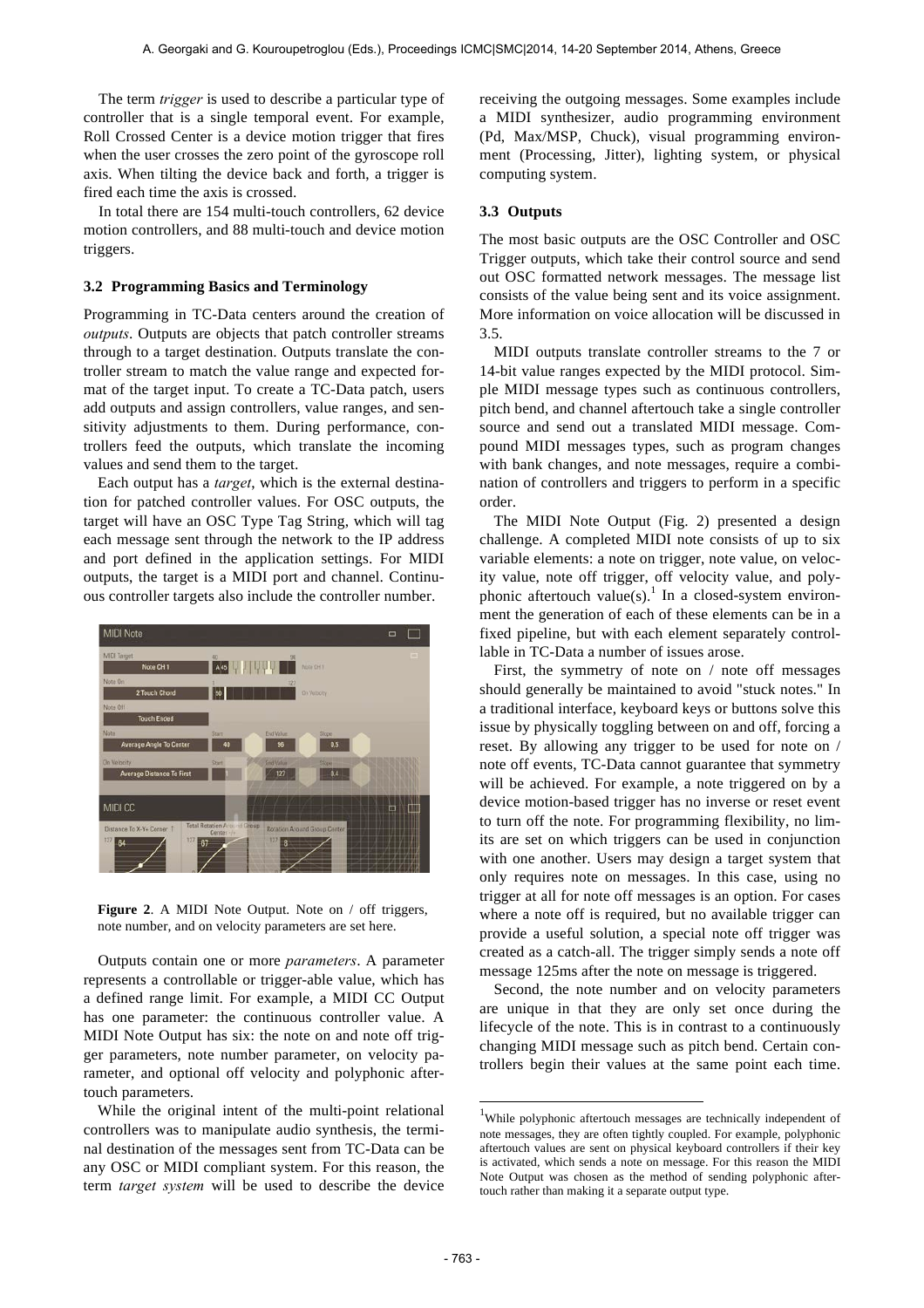For example, the Distance to Starting Position controller follows how far the touch is from its original starting location on screen. The first value for this controller is always zero, making it a poor choice for a note number or on velocity parameter. Because parameter control was designed around a universal programming system, these options are available to the user even if they are not effective.

## **3.4 Modules**

There are four internal modules available for augmented controller generation. They are the AHDSR (envelope generator), LFO (low frequency oscillator), Table (array lookup), and Sequencer (step sequencer). These modules become controllers themselves which can be assigned to any other output, module, or even their own parameters.

An example of how a module is used to augment generated controllers is the Table (Fig. 3). The Table supplies an indexed array of up to 128 values. Its index parameter, like other parameters, can be assigned to follow any controller. That controller moves the Table index position, which reads and outputs the array value. The goal of the Table is to split any controller into discrete values. Smoothly ramping touch or device motion controllers can be quantized into user-defined values. If a Table has a length of two values, this can create a controller action similar to the MIDI "'switch" continuous controllers.



**Figure 3**. LFO and Table modules.

In addition, the Table sends a trigger event whenever a new index is read. This means that any controller can be split into a set of triggers dividing its value range.

It is worth examining the roll of modules in TC-Data. Their primary functionality is to create useful common control streams. For example, the AHDSR can create a responsive, changing envelope shape that can fade quickly in some touch motions and slowly in others via its parameter controller assignments. While a user could design their own AHDSR module (or other) using the outputs provided, the internal modules provide a ready solution.

The greater roll they serve is as a microcosm of the type of programming that TC-Data serves to facilitate. An ideal scenario for TC-Data is to send many data streams which, when assigned to control a variety of target system parameters concurrently, provide a creative and complex interface. The modules follow this paradigm by housing discrete parameters controllable by the same system as the rest of the output parameters.

## **3.5 Voicing**

Like its predecessor TC-11, TC-Data separates its controllers and triggers into two categories: *voiced* or *global*. Individual touches represent a single polyphonic voice. Groups of touches combine together to represent a global value.

Individual touches cycle through the available voice allocation slots. New touches are assigned the first available voice index, and removed touches release their index for future assignment. The maximum number of touches is 11, matching the iPad hardware limitation.

The voice index numbering differs from the TUIO [3] voice allocation system. Rather than incrementing a unique touch identification number, TC-Data opts for the cyclical allocation system described above. This system allows TC-Data to work well with polyphonic synthesis graphs. However, the design prevents it from maintaining persistent value storage for individual voices. It also means that the assigned voice index is unpredictable from the performer's perspective. Custom target systems should be designed with this in mind: the 11 available voices should generally not be hard assigned to specific actions.

A major issue with voicing is the loss of data when translating voiced controllers to the MIDI protocol. While custom target systems using OSC can route voiced controllers to their individual targets, continuous parameter data in the MIDI protocol is channel data.<sup>2</sup> While each touch could theoretically have its own MIDI CC values, only one is sent to the assigned MIDI channel to avoid zippering. The solution to this issue would be channelizing of voiced data to multi-timbral MIDI targets, but is not currently implemented.

# **4. USE SCENARIOS**

### **4.1 Standalone MIDI Controller**

TC-Data can create all MIDI message types except System Exclusive messages. Patches can trigger synthesizers in a traditional manner, using MIDI Note Outputs and any combination of controller outputs. Using the Sequencer module, melodic and rhythmic patterns can be performed. The MIDI Note Output supports filtering notes into custom scales. A note filter parameter allows real-time switching between 12 filters.

<sup>&</sup>lt;sup>2</sup> Polyphonic aftertouch is the exception, as it is tied to a specific note value in addition to its MIDI channel.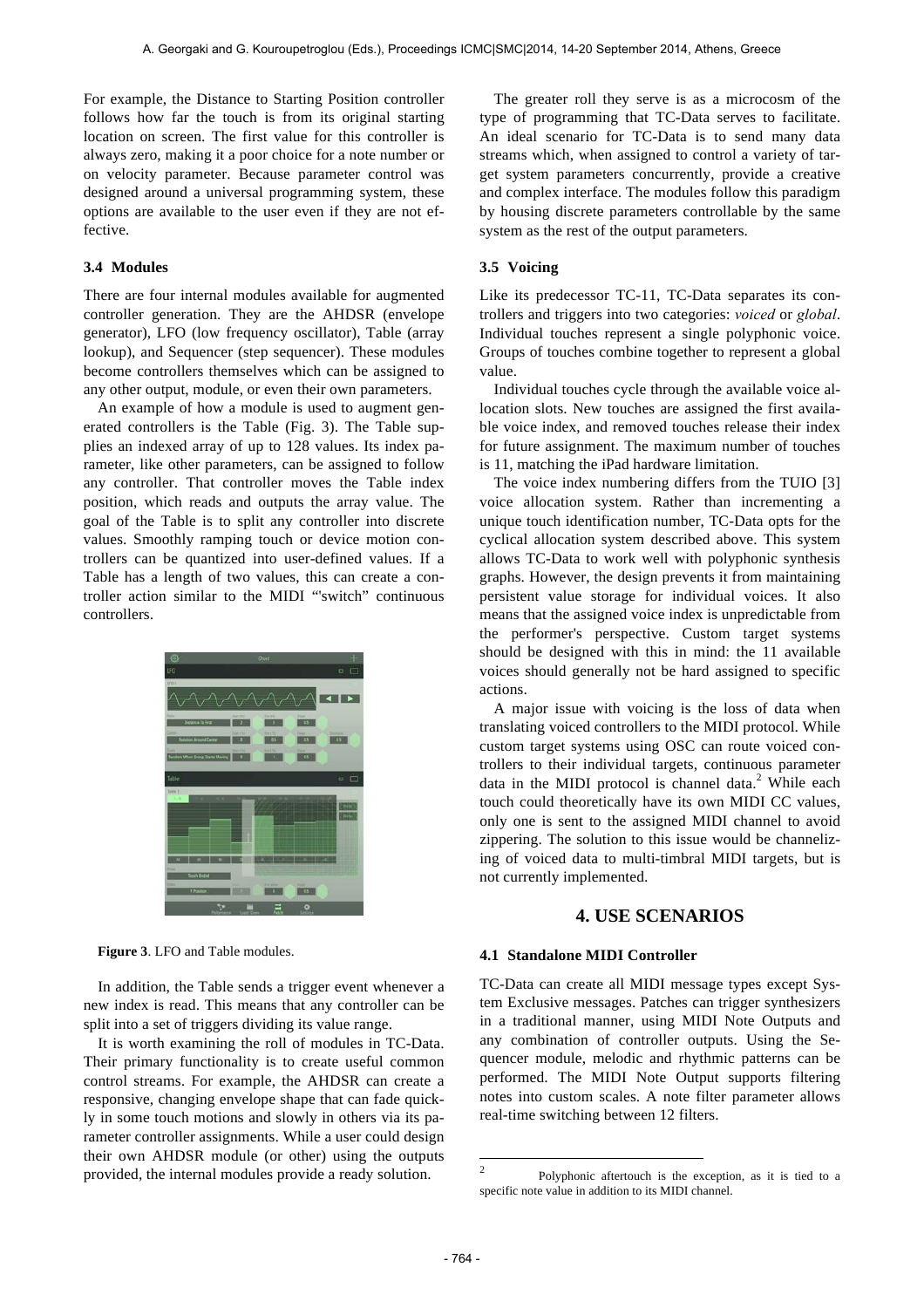## **4.2 MIDI Controller Augmentation**

TC-Data makes little effort to replicate the design of a keyboard for note triggering. While grids can be placed on screen that read note values from a Table module, they cannot be considered a serious replacement for a physical keyboard.

It may be fruitful to use TC-Data in conjunction with a hardware keyboard MIDI controller (Fig. 4). The idea is to play to the strengths of each of interface. The keyboard controller is a tested, successful note creation interface. TC-Data could feed continuous controller, pitch bend, aftertouch, etc., to the same destination to provoke an augmented response.



**Figure 4**. TC-Data running on an iPad, connected to an external MIDI interface. The MIDI controller data can be merged with the keyboard output.

#### **4.3 Multimedia Performance Tool**

Sensor driven multimedia could be designed around TC-Data's output data streams. Generative video and animation could be played with the same gestures that drive a musical performance.

## **4.4 Touch and Motion Analysis**

Data streams could be stored and analyzed to extract performance information. Users interested in multi-touch techniques could find use in collecting touch information from the relational controllers, rather than simply from the coordinates.

Development of a notation system for multi-touch performance could benefit from data analysis of user performances to determine how accurately a notated phrase was executed. Rather than attempting to match raw coordinate data with expected results, more focused questions could be asked, like "Did the user open their hand wide enough?"

# **5. DISCUSSION**

## **5.1 Tangible or Intangible?**

We can consider an interface as tangible if it has physical, manipulatable, representational, and spatially reconfigurable qualities [8]. An intangible interface consists of interacting with information represented by pixels on a display, or Graphic User Interface (GUI) [9]. At first glance, we could view TC-Data as intangible. Performance exists in the virtual space of the display, as reflected by the graphics drawn to inform the performer of the controllers used.

However, there are no interactions with on-screen artifacts. No virtual objects are manipulated, no buttons pressed, no information accessed and prodded. The visual display is not a gateway to interaction. It is redundant: a helpful tool for performative feedback, but not a required component.

Many of the relational controllers are generated through touch motions and relationships independent of their screen position. For example, the distance between two touches is independent of their position on the X/Y plane. If the edges of the screen could be extended infinitely, these controllers would be unaffected by the lack of a defined coordinate space. Practically this frees the performer from orienting themselves within the screen's bounds, allowing them to perform the instrument without looking at it. This quality is often found in tangible interfaces, and rarely in touch screen interfaces.

TC-Data allows the user to set the display (Fig. 1) to draw specific controllers. The user can also choose to have no controllers drawn on screen, effectively blanking the display. Performance tests have shown that once a user has explored a particular set of controllers in a patch they no longer need the visual feedback to perform effectively.

There are exceptions to the coordinate independence of relational controllers. Patches can divide the screen into discrete sections and grids. Like a picture of a piano keyboard, these grids can become an interactive visual artifact.

Is TC-Data tangible or intangible? It is a tangible interface, with optionally added intangible qualities. The iPad hardware is treated as a tangible object. By design the screen is touched from edge-to-edge, with the bare minimum of user navigation objects on the screen, and often without the requirement of a visual display. The iPad is physically moved in space to generate control data. The nature of the relational controllers and design of the performance interface strongly suggests it meets the standards of a tangible interface.

#### **5.2 The Convoluted Control State**

Controller data streams in TC-Data exist in complex relationships with one another, often in flux. One way to view the complexity is to consider each controller an axis of performance. Like the X and Y axes of a 2D space, which can be simultaneously but separately traversed, many controllers can maintain independence from one another even when being manipulated by the same group of touches [1]. However, they can also be strongly linked to one another, in which case it is very difficult to manipulate one without affecting others.